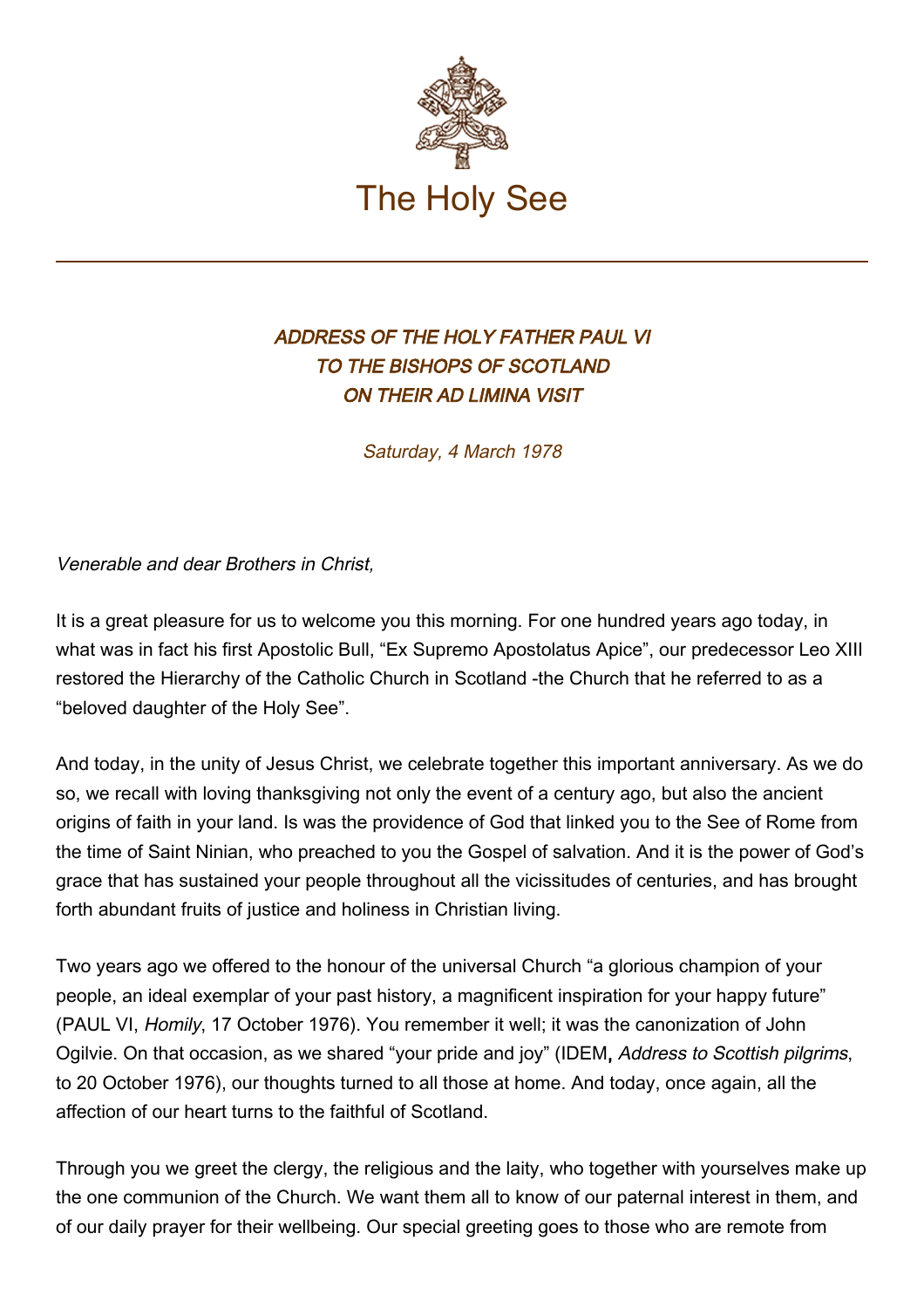diocesan centres, to those who live in distant points of the Hebrides, Orkney and Shetland-all of whom are close to us in the love of Christ.

We take this opportunity to speak a word about the role of the laity in the Church. Although much progress has been made in promoting the lay apostolate, the doctrine of the Second Vatican Council on this point is so rich that it deserves further reflection. Bishops must constantly recall to their people that the lay apostolate is "a sharing in the Church's very mission of salvation. Through Baptism and Confirmation all are commissioned to that apostolate by the Lord himself" ([Lumen](http://www.vatican.va/archive/hist_councils/ii_vatican_council/documents/vat-ii_const_19641121_lumen-gentium_en.html) [Gentium](http://www.vatican.va/archive/hist_councils/ii_vatican_council/documents/vat-ii_const_19641121_lumen-gentium_en.html), 33). The realization of this fact by the laity can give them a profound sense of their Christian identity and inspire them with fresh energy to fulfil their proper role. Their task is a mighty one: to work for the sanctification of the world from within, in the manner of leaven (Cfr. Ibid. 31). Through the laity, the world must be "permeated by the spirit of Christ, and more effectively achieve its purpose in justice, charity and peace. The laity have a principal role in the universal fulfilment of this task" (*Ibid.* 36). Working closely together, the clergy and laity can gain deep insights into the particular application of these principles; and the whole Church will be the stronger to the extent that the laity live out the truth of their specific vocation.

And as you exercise your own personal task as shepherds of God's people, make every effort to explain not only the great dignity of the laity but also the source of their strength. This brings us to our second point: the Eucharist. Here, not only do priests fulfil their role and find their inspiration, but so do all the members of the Church. Indeed, the full and active participation of all the people in the sacred liturgy is "the primary and indispensable source from which the faithful derive the true Christian spirit" ([Sacrosanctum Concilium](http://www.vatican.va/archive/hist_councils/ii_vatican_council/documents/vat-ii_const_19631204_sacrosanctum-concilium_en.html), 14). From the Eucharist the faithful go forth to carry out their proper role at the service of the Gospel, and to give their witness as lay people to the Kingdom of God. From the Eucharist they draw strength for the evangelizing activity that is their own in the political, social, economic, cultural and scientific fields-in the arts, in international life, in the sphere of the mass media and in every dimension of secular human activity (Cfr. PAULI PP. VI [Evangelii Nuntiandi](https://www.vatican.va/content/paul-vi/en/apost_exhortations/documents/hf_p-vi_exh_19751208_evangelii-nuntiandi.html), 70). Thus the power of the Paschal Mystery transforms the world and advances the Kingdom of God.

But to emphasize the marvellous unity of God's plan, let us not hesitate to state that because the laity depend on the Eucharist they therefore depend on the priesthood, in order to fulfil their ecclesial role. The Council has said this well: "For the distinction which the Lord made between sacred ministers and the rest of the people of God entails a bond between them, since pastors and the other faithful are united by a mutual relationship" (Lumen Gentium, 32). And as you rightly give attention to proclaiming the dignity of the laity, we ask you to intensify your efforts in having your people pray for and promote vocations to the sacred priesthood. The need is great. The good of the whole Body of Christ is at stake. We ask you indeed to give priority and great personal attention to the preparation of students for the priesthood, to the doctrinal content of their courses and to all that touches the life of your seminaries.